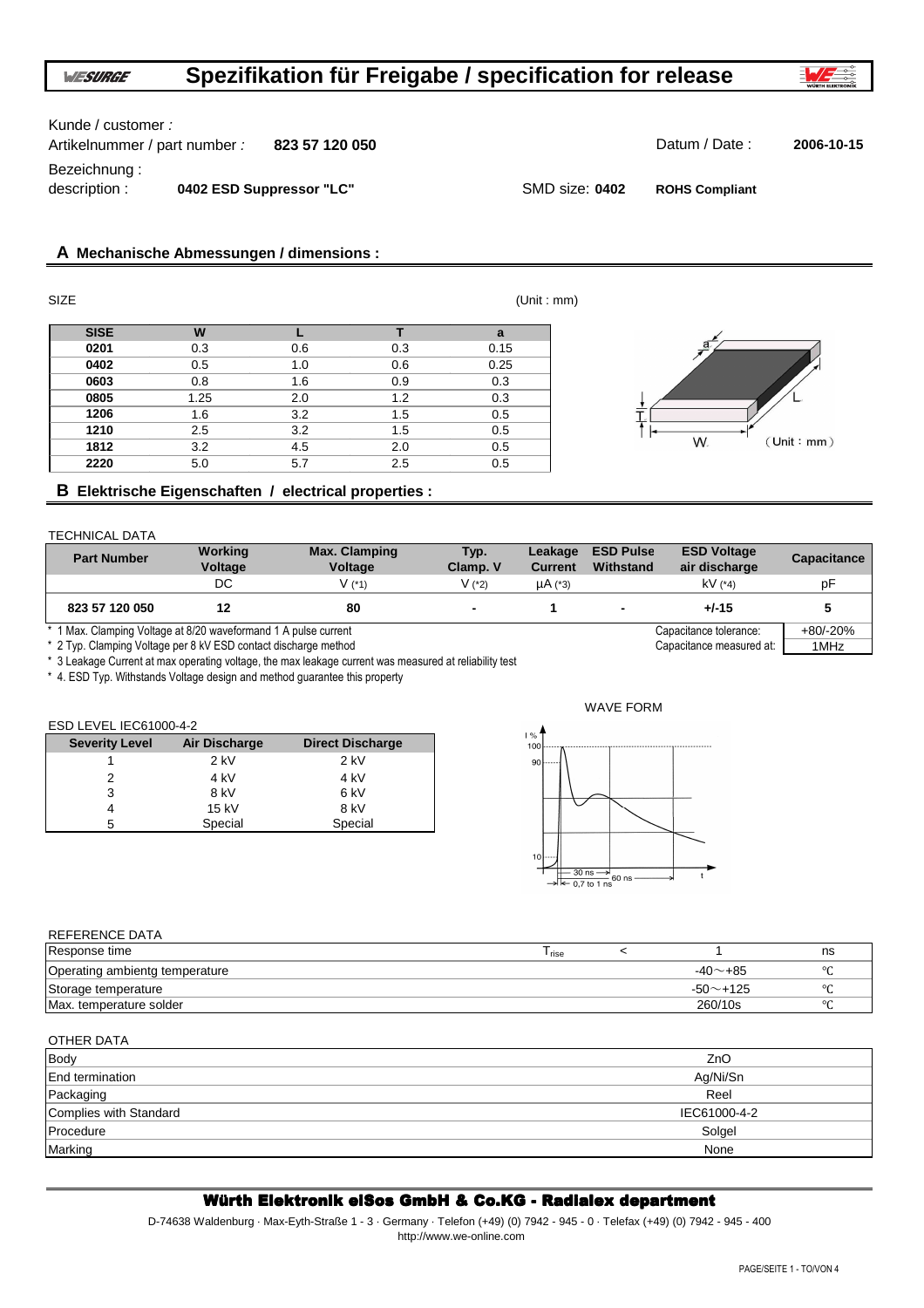

Kunde / customer :

Artikelnummer / part number : **823 57 120 050**

Bezeichnung :

description : **0402 ESD Suppressor "LC"** SMD size: 0402

# **C Lötpad / soldering spec. :**

## RECOMMENDED SOLDER PAD LAYOUT **EXAMPLE 2018** (Unit : mm)

| <b>SISE</b> | A           | в           | C           | D           |
|-------------|-------------|-------------|-------------|-------------|
| 0201        | 0.25        | 0.32        | 0.85        | 0.3         |
| 0402        | $0.4 - 0.6$ | $1.0 - 1.8$ | $0.6 - 0.7$ | $0.6 - 1.2$ |
| 0603        | $0.8 - 1.2$ | $1.7 - 3.0$ | $1.2 - 1.6$ | $0.9 - 1.8$ |
| 0805        | $1.0 - 1.5$ | $2.1 - 3.8$ | $1.5 - 2.1$ | $1.1 - 2.3$ |
| 1206        | $1.8 - 2.5$ | $3.0 - 5.8$ | $1.8 - 2.6$ | $1.2 - 3.3$ |
| 1210        | $1.8 - 2.5$ | $3.2 - 6.1$ | $2.8 - 3.8$ | $1.3 - 3.5$ |
| 1812        | $2.5 - 3.5$ | $4.0 - 7.3$ | $3.3 - 4.5$ | $1.5 - 3.8$ |
| 2220        | $3.5 - 4.6$ | $5.0 - 8.5$ | $5.2 - 6.2$ | $1.5 - 3.9$ |



1 - The solder paste shall be printed in a thickness of 150 to 200µm.

2 - The SIR test of the solder paste shall be done (Based on JIS-Z-3284)

3 - IR reflow Pb Free Process suggestin profile (Based on J-STD-020-C):

Rapid heating, partial heating or rapid cooling will easily cause defect of the component. So preheating and gradual cooling process is suggested. IR soldering has the highest yields due to controlled heating rates and solder liquidus times. Make sure that the element is not subjected to a thermal gradient steeper than 3 degrees per second. 2 degrees per second is the ideal gradient. During the soldering process, pre- heating to within 175 degrees of the solders peak temperature is essential to minimize thermal shock.

Soldering recommend paste is Sn 96.5/Ag 3.5

- Preheat
	- 1.The temperature rising speed is suggested to be 2~3℃/s. 2.Appropriate preheat time will be from 60 to 120 seconds.

3.Temp. maintain at 175 +/-25°C 120 seconds.

- Heating

- 1.Careful about sudden rise in temperature as it may worsen the solder ability.
- 2.Set the peak temperature in 235℃10-20s or 260°C 3-10s.

- Cooling

1.Ramp down rate 6°C/s max.

- ※Perform adequate test in advance as the reflow temperature profile will vary according to the conditions of the manufacturing process, and the specification of the reflow furnace
- 4 Hand Soldering Process

Preheating 150°C

Temperature of soldering iron tip 380°C max. 3 to 5 sec The Varistorrs shall be cooled gradually at room ambient temperature

5 - Ultrasonic cleaning

For preventing failures or damages. Frequency 29MHz max - radied Power 20W/l max - Period 5mn max 175  $\frac{1}{2}$ 



#### Würth Elektronik eiSos GmbH & Co.KG - Radialex department Würth Elektronik eiSos GmbH & Co.KG - Radialex department

D-74638 Waldenburg · Max-Eyth-Straße 1 - 3 · Germany · Telefon (+49) (0) 7942 - 945 - 0 · Telefax (+49) (0) 7942 - 945 - 400 http://www.we-online.com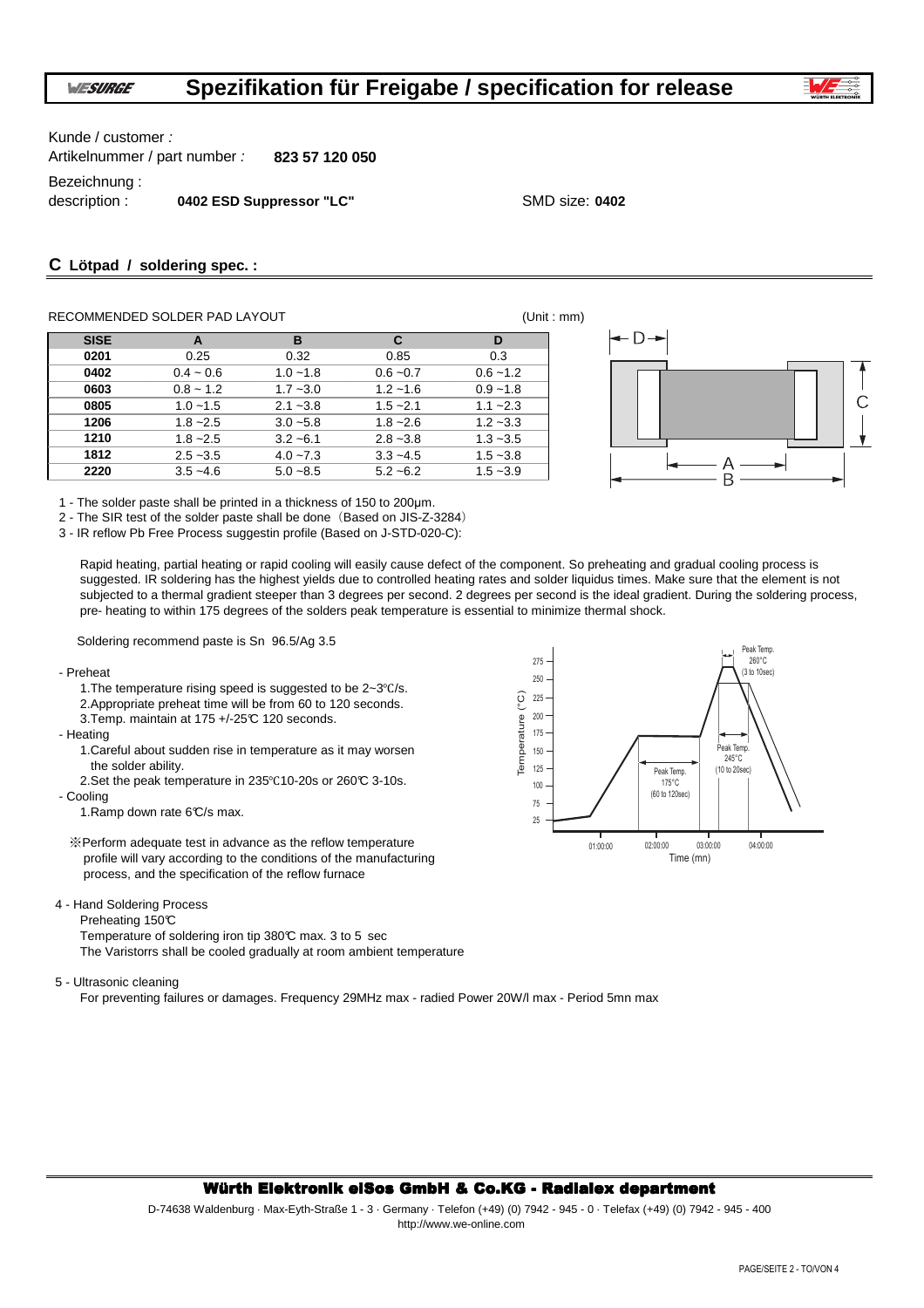Artikelnummer / part number : **823 57 120 050** Kunde / customer :

Bezeichnung :

description : **0402 ESD Suppressor "LC"** SMD size: 0402

## **D Rollenspezifikation / tape and reel specification :**

1 - Carrier tape and transparent cover tape should be heat-sealed to carry the products, and the reel should be used to reel the carrier tape.

2 - The adhesion of the heat-sealed cover tape shall be  $40 + 20/ -15$ grams.

3 - Both the head and the end portion of the taping shall be empty for reel package and SMT auto-pickup machine. And a normal paper tape shall be conected in the head of taping for the operator to handle.

(Unit : mm)



#### TAPE SPECIFICATION (Unit : mm)

| <b>Symbol</b> | $A_0$ | $B_0$ | $K_0$ | T <sub>2</sub> | т.    | $D_0$   | $D_1$ | P <sub>1</sub> | P <sub>2</sub> | P <sub>0</sub> | W     | Е     | F     |
|---------------|-------|-------|-------|----------------|-------|---------|-------|----------------|----------------|----------------|-------|-------|-------|
|               | ±0.10 | ±0.10 | ±0.10 | ±0.05          | ±0.05 | $+0.10$ | ±0.05 | ±0.10          | ±0.05          | ±0.05          | ±0.20 | ±0.10 | ±0.05 |
|               |       |       |       |                |       | $-0.00$ |       |                |                |                |       |       |       |
| 0201          | 0.38  | 0.68  | 0.44  | 0.22           | ٠.    | 1.50    | ٠.    | 2.00           | 2.00           | 4.00           | 8.00  | 1.75  | 3.50  |
| 0402          | 0.85  | 1.25  | 0.65  | 0.22           | 0.10  | 1.50    | 1.00  | 2.00           | 2.00           | 4.00           | 8.00  | 1.75  | 3.50  |
| 0603          | 1.05  | 1.88  | 0.95  | 0.22           | 0.10  | 1.50    | 1.00  | 4.00           | 2.00           | 4.00           | 8.00  | 1.75  | 3.50  |
| 0805          | 1.42  | 2.30  | 1.04  | 0.22           | 0.10  | 1.50    | 1.00  | 4.00           | 2.00           | 4.00           | 8.00  | 1.75  | 3.50  |
| 1206          | 1.88  | 3.50  | 1.27  | 0.22           | 0.10  | 1.50    | 1.00  | 4.00           | 2.00           | 4.00           | 8.00  | 1.75  | 3.50  |
| 1210          | 2.18  | 3.46  | 1.45  | 0.22           | 0.10  | 1.50    | 1.00  | 4.00           | 2.00           | 4.00           | 8.00  | 1.75  | 3.50  |
| 1812          | 3.66  | 4.95  | 1.74  | 0.25           | 0.10  | 1.50    | 1.50  | 8.00           | 2.00           | 4.00           | 12.00 | 1.75  | 5.50  |
| 2220          | 5.10  | 5.97  | 2.80  | 0.25           | 0.10  | 1.50    | 1.50  | 8.00           | 2.00           | 4.00           | 12.00 | 1.75  | 5.50  |

#### Würth Elektronik eiSos GmbH & Co.KG - Radialex department

D-74638 Waldenburg · Max-Eyth-Straße 1 - 3 · Germany · Telefon (+49) (0) 7942 - 945 - 0 · Telefax (+49) (0) 7942 - 945 - 400 http://www.we-online.com